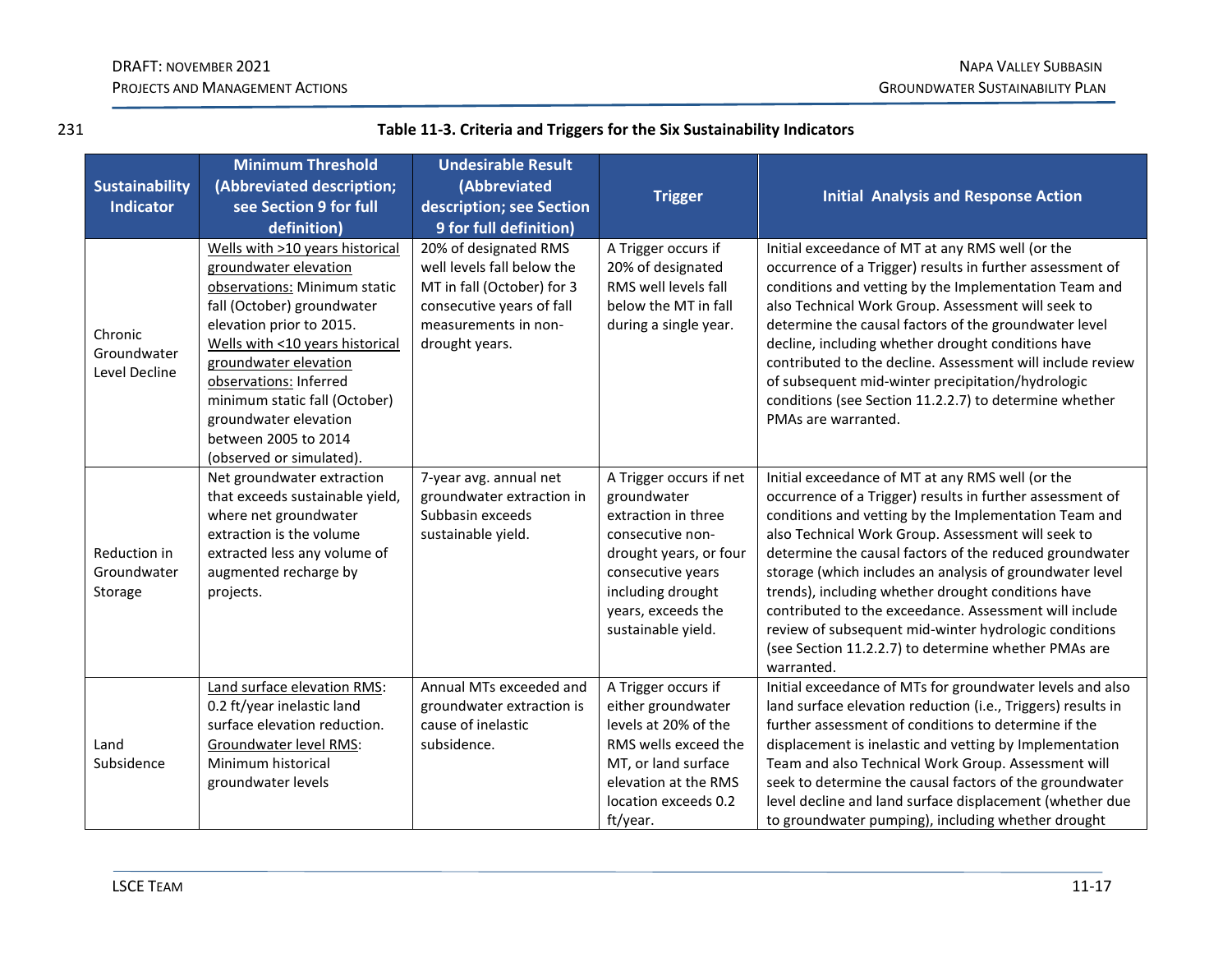## DRAFT: NOVEMBER 2021 NAPA VALLEY SUBBASIN PROJECTS AND MANAGEMENT ACTIONS CONTROLLER SUSTAINABILITY PLAN

| <b>Sustainability</b><br><b>Indicator</b> | <b>Minimum Threshold</b><br>(Abbreviated description;<br>see Section 9 for full<br>definition)                        | <b>Undesirable Result</b><br>(Abbreviated<br>description; see Section<br>9 for full definition) | <b>Trigger</b>                                                                                                                                                                                                                                                                                                           | <b>Initial Analysis and Response Action</b>                                                                                                                                                                                                                                                                                                                                                                                                                                                                                                                                                                                                                                                                                                                                                                                    |
|-------------------------------------------|-----------------------------------------------------------------------------------------------------------------------|-------------------------------------------------------------------------------------------------|--------------------------------------------------------------------------------------------------------------------------------------------------------------------------------------------------------------------------------------------------------------------------------------------------------------------------|--------------------------------------------------------------------------------------------------------------------------------------------------------------------------------------------------------------------------------------------------------------------------------------------------------------------------------------------------------------------------------------------------------------------------------------------------------------------------------------------------------------------------------------------------------------------------------------------------------------------------------------------------------------------------------------------------------------------------------------------------------------------------------------------------------------------------------|
|                                           |                                                                                                                       |                                                                                                 |                                                                                                                                                                                                                                                                                                                          | conditions have contributed to the exceedance.<br>Assessment will include review of subsequent mid-winter<br>precipitation/hydrologic conditions (see Section 11.2.2.7)<br>to determine whether PMAs are warranted.                                                                                                                                                                                                                                                                                                                                                                                                                                                                                                                                                                                                            |
| Degraded<br><b>Water Quality</b>          | State drinking water standards<br>at each RMS for:<br>TDS - 500 mg/L<br>Nitrate (as N) - 10 mg/L<br>Arsenic - 10 ug/L | Confirmed exceedance of<br>an MT at any RMS.                                                    | Concentrations<br>exceeding 75% of the<br>primary MCL (or<br>exceed 25% more<br>than the baseline<br>$concentration$ ) =<br>Trigger; statistically<br>significant increases in<br>concentration at any<br><b>RMS</b> indicating<br>nearing exceedance of<br>criteria for Trigger<br>may also be<br>considered a Trigger. | Initial exceedance of MT at any RMS well (or the<br>occurrence of a Trigger) results in further assessment of<br>conditions and vetting by the Implementation Team and<br>also Technical Work Group. Assessment will seek to<br>determine the causal factors of the increasing constituent<br>concentrations and whether the increasing concentrations<br>are associated with actions under the purview of the GSA;<br>if so, initial Response Actions will be determined and<br>implemented. If water quality trends at an RMS well are<br>determined to be unrelated to actions (i.e., PMAs) under<br>the GSA's purview, the water quality results and findings<br>will be communicated to regulatory agencies so those<br>agencies can further examine the factors contributing to<br>increased constituent concentrations. |